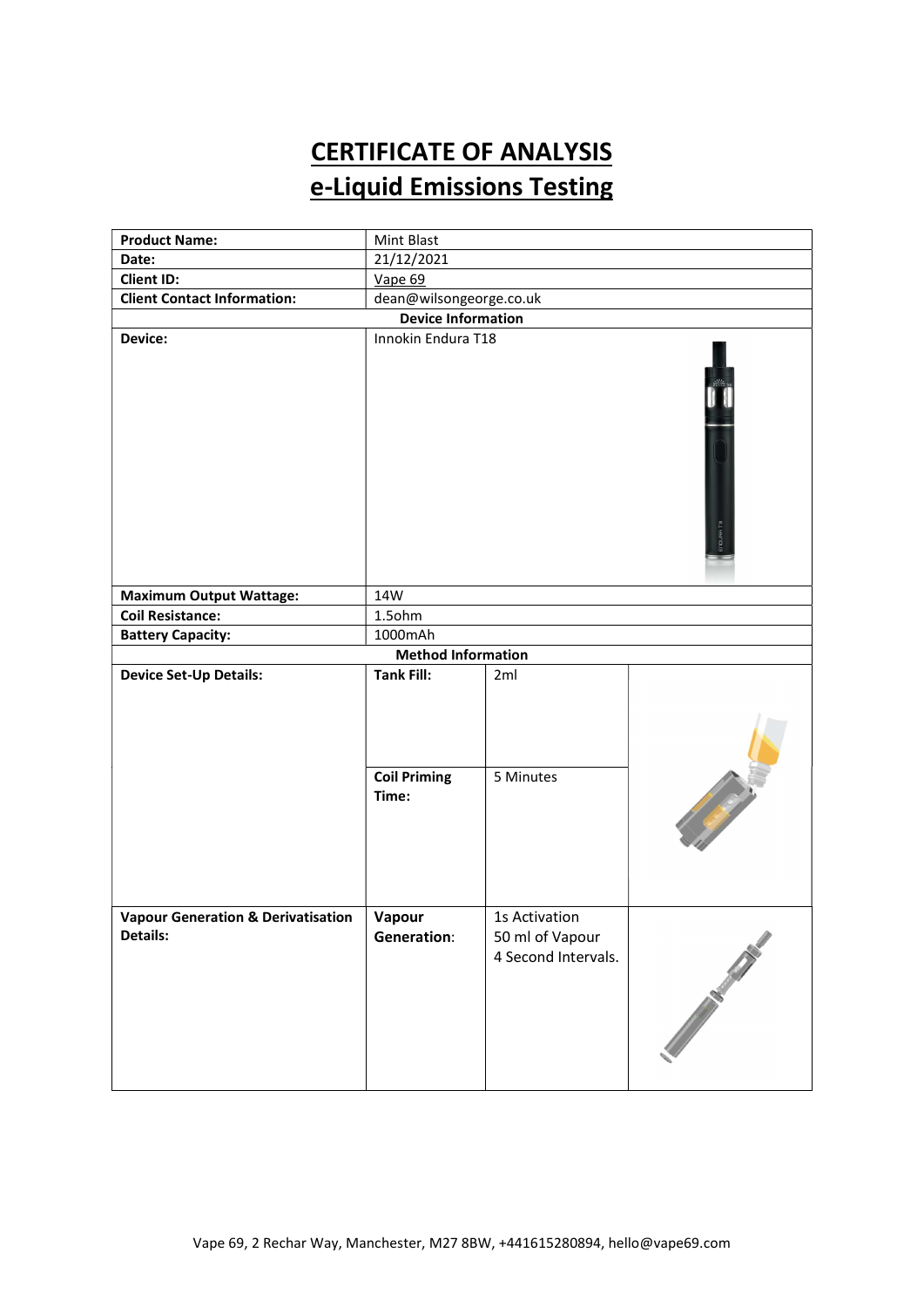|                            | Derivatization:          | 2 Minute release<br>into DNPH<br>cartridge.          |  |
|----------------------------|--------------------------|------------------------------------------------------|--|
| <b>Analytical Details:</b> | Mobile Phase:            | 3ml                                                  |  |
|                            | Analytical<br>Equipment: | 2ml HPLC Vial<br>Agilent 12260<br><b>HPLC System</b> |  |

# 2.0 Results:

### Table 1.1: Carbonyl Emissions



\*When compared to the carbonyl emission results from three leading cigarette brands, tested in an independent, certified laboratory.